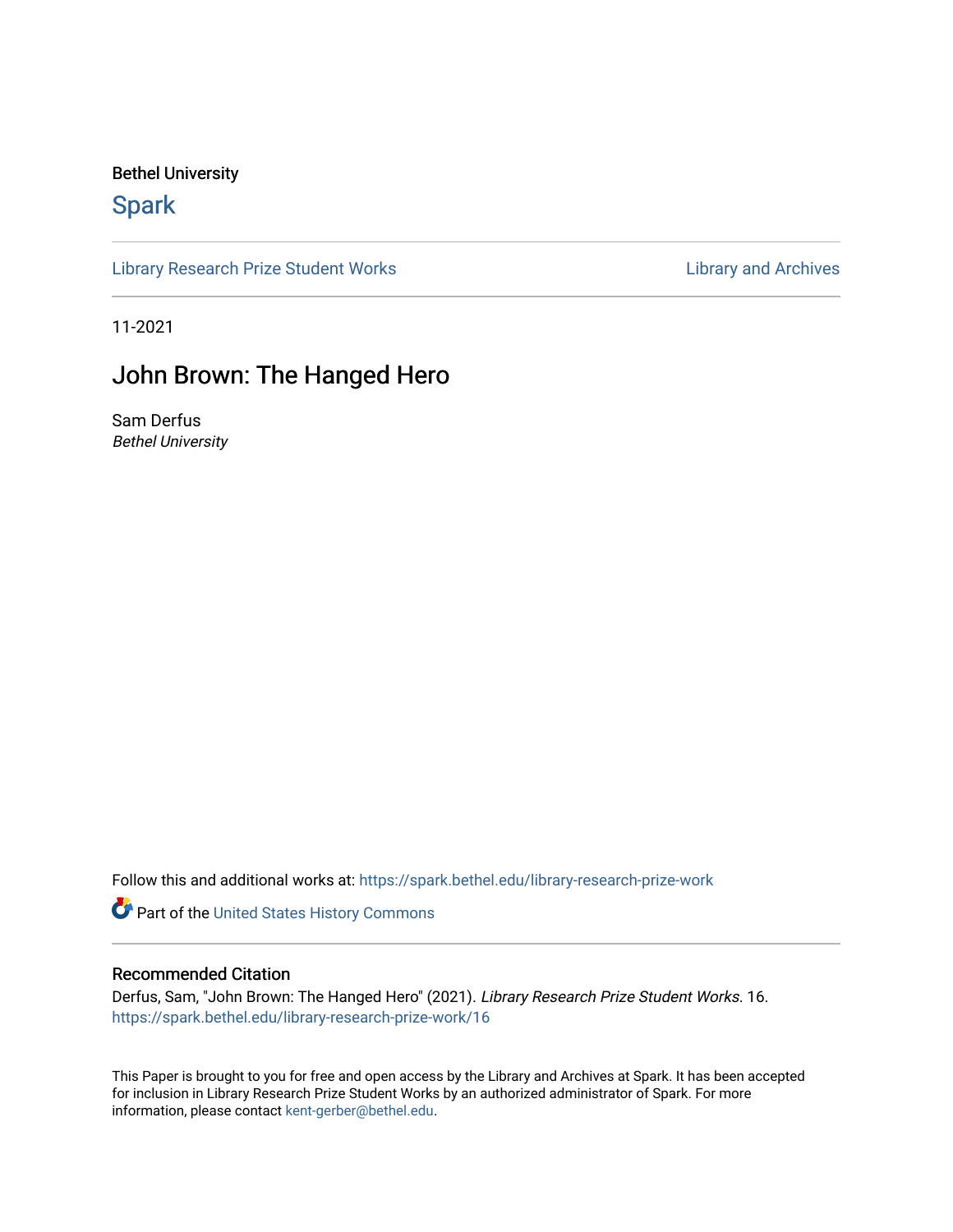# John Brown: The Hanged Hero Sam Derfus

### **Introduction**

On Sunday October 16th, 1859, John Brown and 21 men besieged Harpers Ferry in an attempt to sow chaos and upheave the institution of slavery. Brown held the area for a few days before being captured, taken to court, and killed. Seen as an inciting incident in the American Civil War, the raid's influence far outweighs its actual success. Brown may not have been able to abolish slavery himself, but he started a chain of events that would lead to his dream coming to fruition. Although Brown's use of direct action as a means of creating change at Harpers Ferry didn't achieve results immediately, the legacy of his martyrdom shows that his methods were effective.

## **A Short History of John Brown**

To truly understand the motivations of the raid, we must first understand the motivations of Brown himself. Brown's upbringing was very different from most white northerners at the time. Brown lost his mother at a young age, and spent very little time in formal education. Instead, he spent his time in the wilderness and with local indiginous people. Despite this isolationist lifestyle, he was quite religious, a trait imparted on him by his father, a preacher. His father wasn't a strict protestant, preferring to appeal to the emotional side of Christianity. His father also taught him that slavery was a grevious sin, something that Brown would never forget. Brown proceded to spend years wandering America, taking in different cultures (DuBois, 8-17).

Brown's life of activism started many years later when he entered Kansas with his sons. Brown spoke with Frederick Douglass often to go over plans and to hold general radical abolitionist meetings. The two thought that Kansas would be a good place to fight. The goal was to make sure that Kansas would be a free state, but they also acknowledged that simply raising awareness about the evils of slavery would be good enough (Russo). Before his arrival in Kansas, Brown heard about the rampant corruption in the emerging state from others. On an

1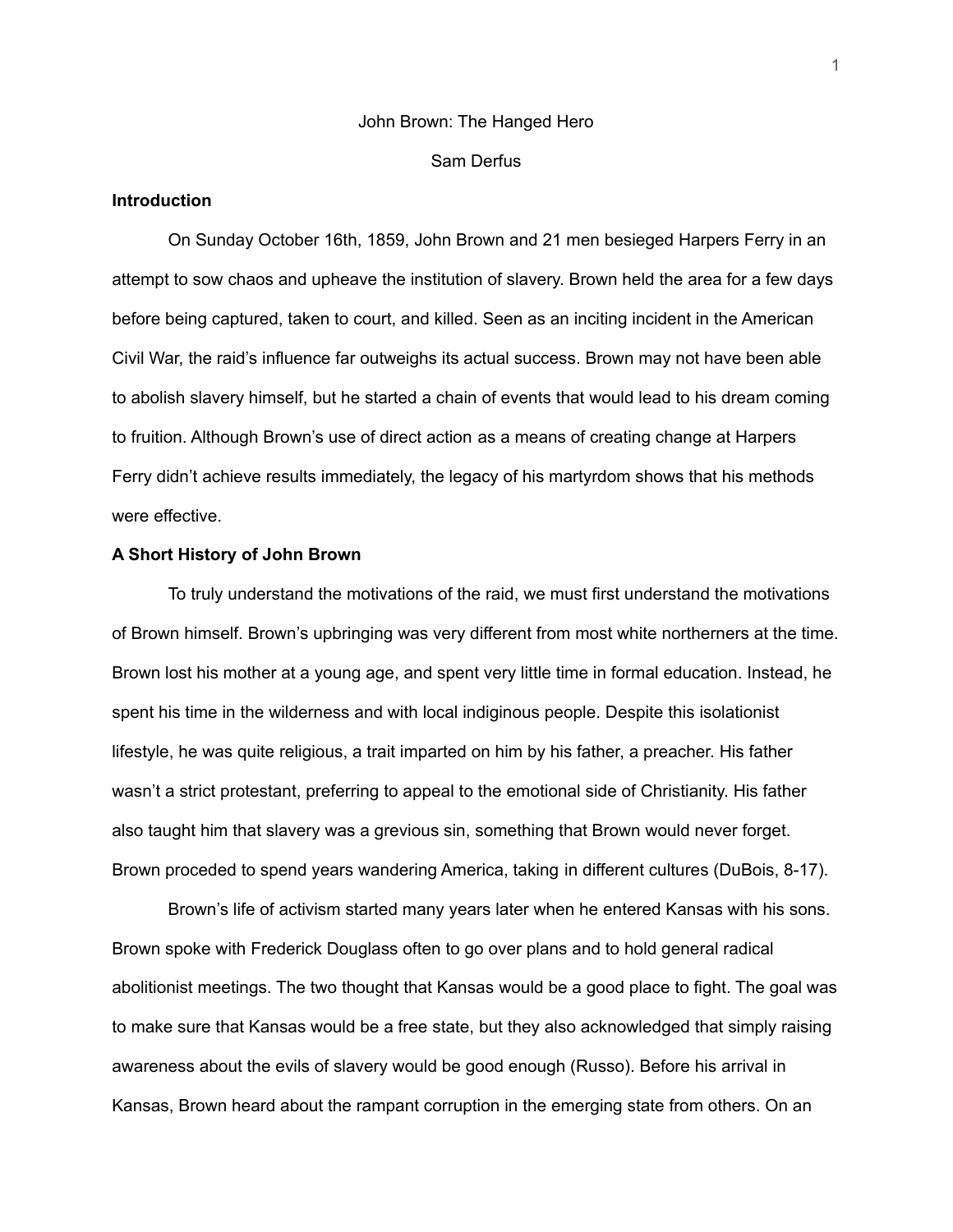election, he states, "There was no disguise, no pretense of legality, no regard for decency. On the evening before and the day of the election, nearly a thousand Missourians arrived at Lawrence in wagons and on horseback, well armed with rifles, pistols and bowie-knives, and two pieces of cannon loaded with musket balls. Although but 831 legal electors in the Territory voted, there were no less than 6,320 votes polled." Fueled by a new rage, Brown left for Kansas shortly. He entered with two others and a wagon full of weapons. In the conflict known as "Bleeding Kansas", he killed four and proceeded to flee when given chase by the law. Ultimately, the battle was unsuccessful and Kansas became a slave state. This only motivated John Brown further (DuBois, 62)

#### **The Raid at Harper's Ferry**

Brown's next plan was an ambitious one- so ambitious that Douglass wanted no part of it. He saw it as suicide and worthless. Brown saw it differently. He thought it could be what tipped the scales against slavery in America. Brown was going to lead a raid on Harpers Ferry. He chose Harpers Ferry because it satisfied his need for a base on a hill- somewhere where he would have the high ground (Dubois, 138)He tried to rally up as many men as he could, but the process was very difficult. After a period of rounding up people and deciding who he wanted to take with him, Brown had a group of 21 people, six of which were former slaves. (DuBois, 140) With his new reinforcements, the plan was set into action. John Brown and his band of men entered Harpers Ferry and took the armory with only one lost life. After capturing the military outposts, he armed local slaves to help him keep the territory. Some time later Southern forces saw fit to reclaim the stronghold and reestablish dominance. Brown met their forces valiantly, but in the end, could not compete with Robert E. Lee, who would later become one of the most infamous generals in American history. (DuBois, 165)

Brown refused to surrender, and carried that attitude into his trial (PBS). When allowed to speak, Brown took his time in the limelight to speak against the evils of slavery. Brown understood that his cause was larger than his own life, and spread the word at the cost of his

2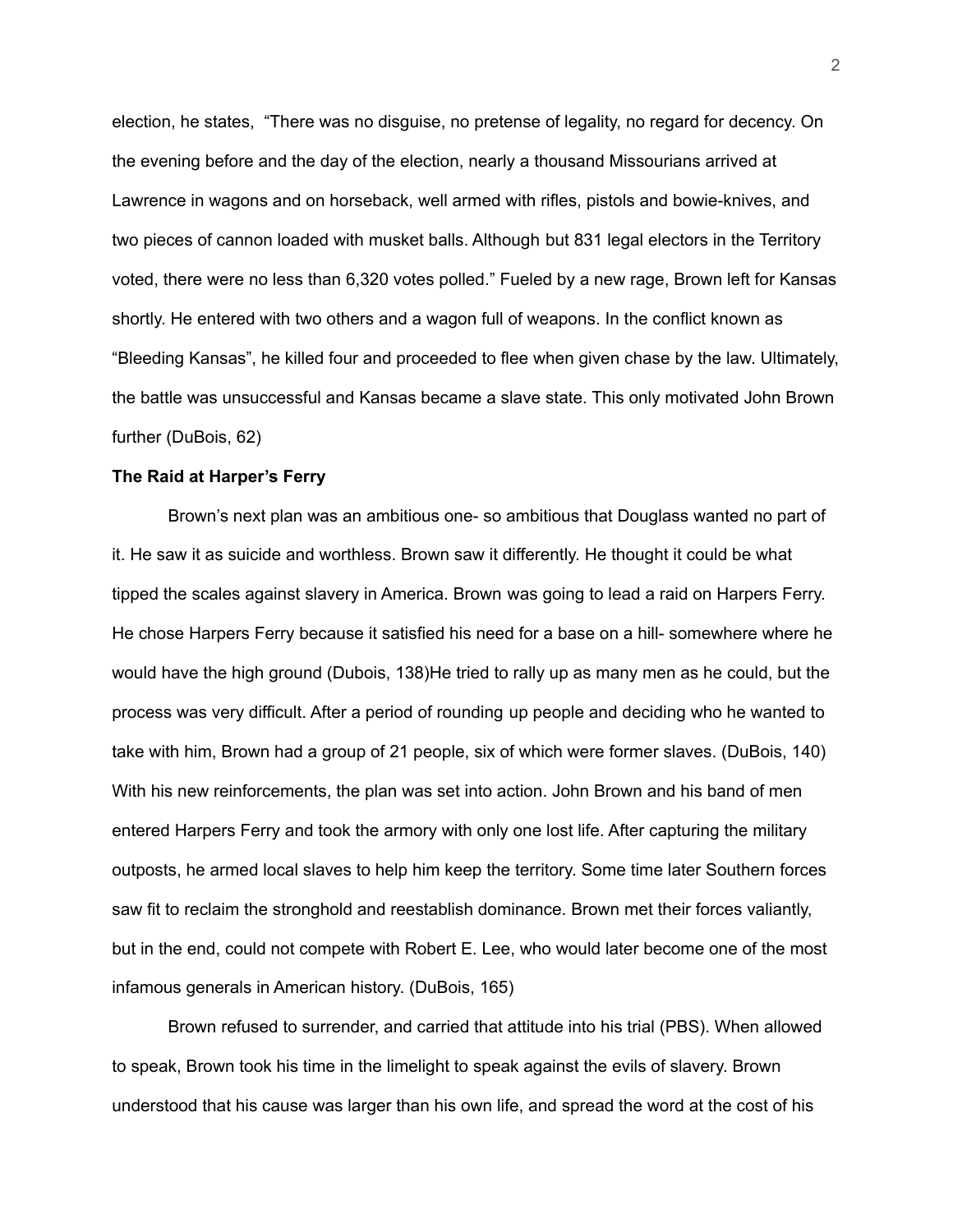very existence. He was found guilty for attempting to commit treason and murder, and was executed. His message resonated throughout the North, leading to him becoming a hero of sorts. Writers like Emmerson and Thoreau saw him as a martyr, and churches rang bells to honor his passing. The South took no part in the celebration as expected.

#### **John Brown's Legacy**

There is a single memorial in Harper's ferry that even mentions John Brown, and it is to commemorate a freed black man, Heyward Shepherd, who was killed in the raid. Constructed by the "United Daughters of the Confederacy and Sons of the Confederate Veterans", the stone sat as a method of spitting on Brown's work rather than celebrating Shepherd's life. The stone only commemorates Shepherd because he was the south's ideal freed black man- one who didn't cause a fuss. Shepherd became a scapegoat for the South- they were able to deny charges of racism because they honored his death, and by their opposition. (Naveh, 77)

John Brown's legacy comes in many forms. His specific influence in the Civil War was minor but clear. He was a part of the mounting chaos that led to it breaking out. Although he may not have been there to fight in it, his actions certainly did affect it. One could argue that Brown's raid was just a single action of many, or that it was just a single link in the chain reaction that set off the Civil War. Both of these views would be understating his influence, though. Brown worked within a niche. Friedrich Nietzsche once posited that trying to understand all of history is a meaningless pursuit as there is simply too much to know. What he suggested was learning deeply about a particular part of history- a niche. Brown's activism fits into this idea- while he may not have caused lasting change in the entire nation, what he did was very effective within what he wanted to accomplish- raising awareness.

Because Brown focused on raising awareness, he succeeded. His raid was a news event that everyone knew about at the time. It could be compared to the O.J. Simpson trials of the 1990s- a cultural phenomenon. It was inescapable; you had no choice but to know about it. This cultural ubiquity is even more impressive when you take into account how sparse the US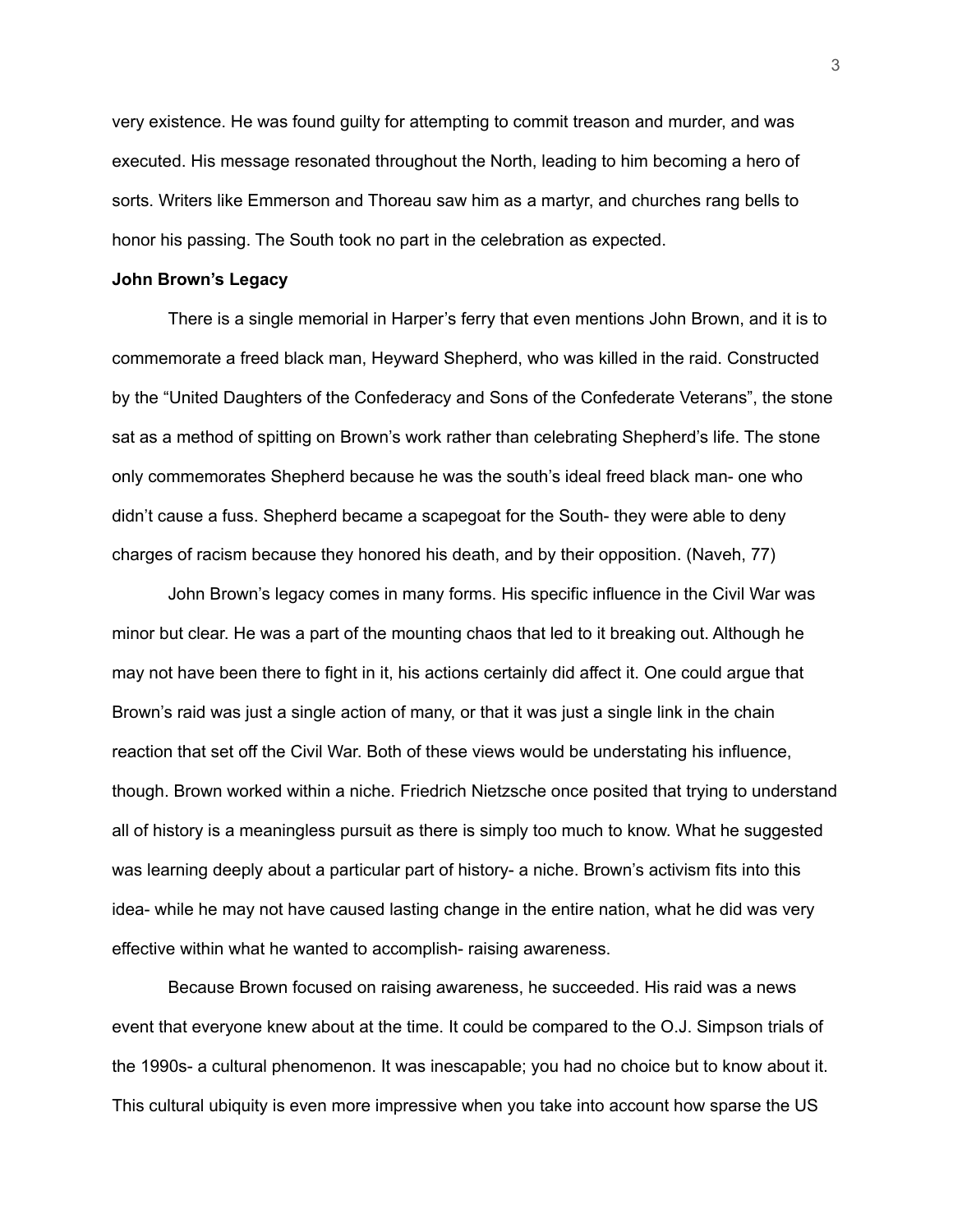communications network was at the time. Things spread slowly, but everyone knew about John Brown's martyrdom nonetheless.

#### **Martyrdom**

Brown also left behind a philosophical legacy- one of martyrdom. The real meaning and intent behind his radical attacks against slavery has been watered down over time, and he has become a hero to radicals from all across the political spectrum. Eyal Navel states, "Brown has provided inspiration to militant black movements, communist intellectuals and politicians, anarchist groups, and ethnic outsiders, as well as, more recently, right-wing antiabortion fanatics claiming to be following in his footsteps. The fact that only these extremist individuals and movements have drawn on the Brown legacy is a further indication of his inability to serve as a focus of consensus and unification" (Navel, 80). This calls to mind the concept first coined by Ronald Barthes called "The Death of the Author". In the essay, Barthes states, "Once the Author is gone, the claim to "decipher" a text becomes quite useless. To give an Author to a text is to impose upon that text a stop clause, to furnish it with a final signification, to close the writing" (Barthes, 5). John Brown is dead and has no way of clarifying what his actions meant. Even if he were alive, his actions have been completed and now belong to all who process them. I disagree with this school of thought in this circumstance. I believe that it is well documented why Brown acted, and that the so-called authorial intent is clear for all to see. People misusing his message may prove the existence of the Death of the Author idea, but that doesn't mean they are in the right.

The existence of multiple interpretations of Brown's acts reveals a larger problem about his methods as a whole. He may have caused chaos, but what real change did he achieve? Brown didn't directly change much of anything in his raid. He caused violence and disturbed the status quo, yes, but no legislature changed because of him. I believe this is what caused his message to be diluted over the years. Brown's direct action was all he could do with his position, and yet it didn't achieve anything besides chaos. This is a classic dilemma- electoral reform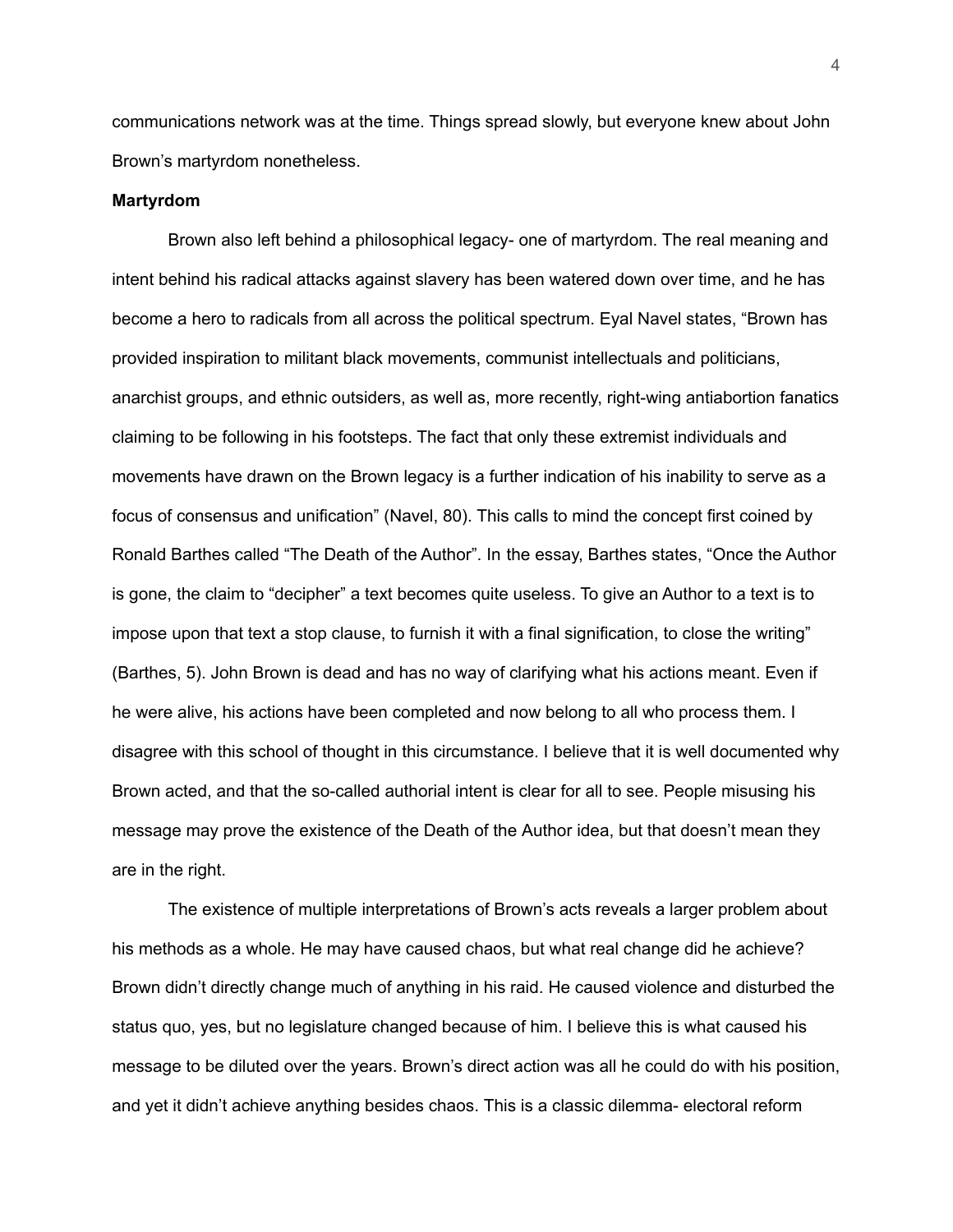takes a long time and prolongs suffering, but direct action causes chaos and can often lose its point.

Given that point, was Brown's raid worth it? Many including himself died, and little directly changed because of it. I believe it was absolutely worth it. Brown did all he could with the resources he had in order to attempt to fix one of the greatest injustices ever committed by man. Revolution is a justified response to slavery. He was able to raise great awareness and unite much of the North against slavery. The violence Brown committed was in hope of creating a far better future for all black Americans, and for the nation itself. The chaos he caused was an important step in the initiation of the Civil War, indirectly leading to the abolition of slavery. Brown may not have changed legislation, but he caused change. On Brown's legacy of action against oppression, DuBois says it best, "Now is the day to strike for a free nation. It will cost something-even blood and suffering, but it will not cost as much as waiting. And he was right. Repression bred repression, serfdom bred slavery, until in 1861 the South was farther from freedom than in 1800." (DuBois, 196)

#### **Conclusion**

To conclude, John Brown's raid on Harper's Ferry was a necessary step in the abolition of slavery. Brown may not have achieved legislative change, but his death became a symbol, and he became a hero to many. His ideas carried the North into the American Civil War, and ultimately did result in the abolition of slavery. Although his name is often used in the modern age by anyone performing activism, this dilution of his message does not make his original act any less meaningful or important. John Brown was a shining example of what it means to be an activist, and what it means to stand up for what is right at any cost.

5